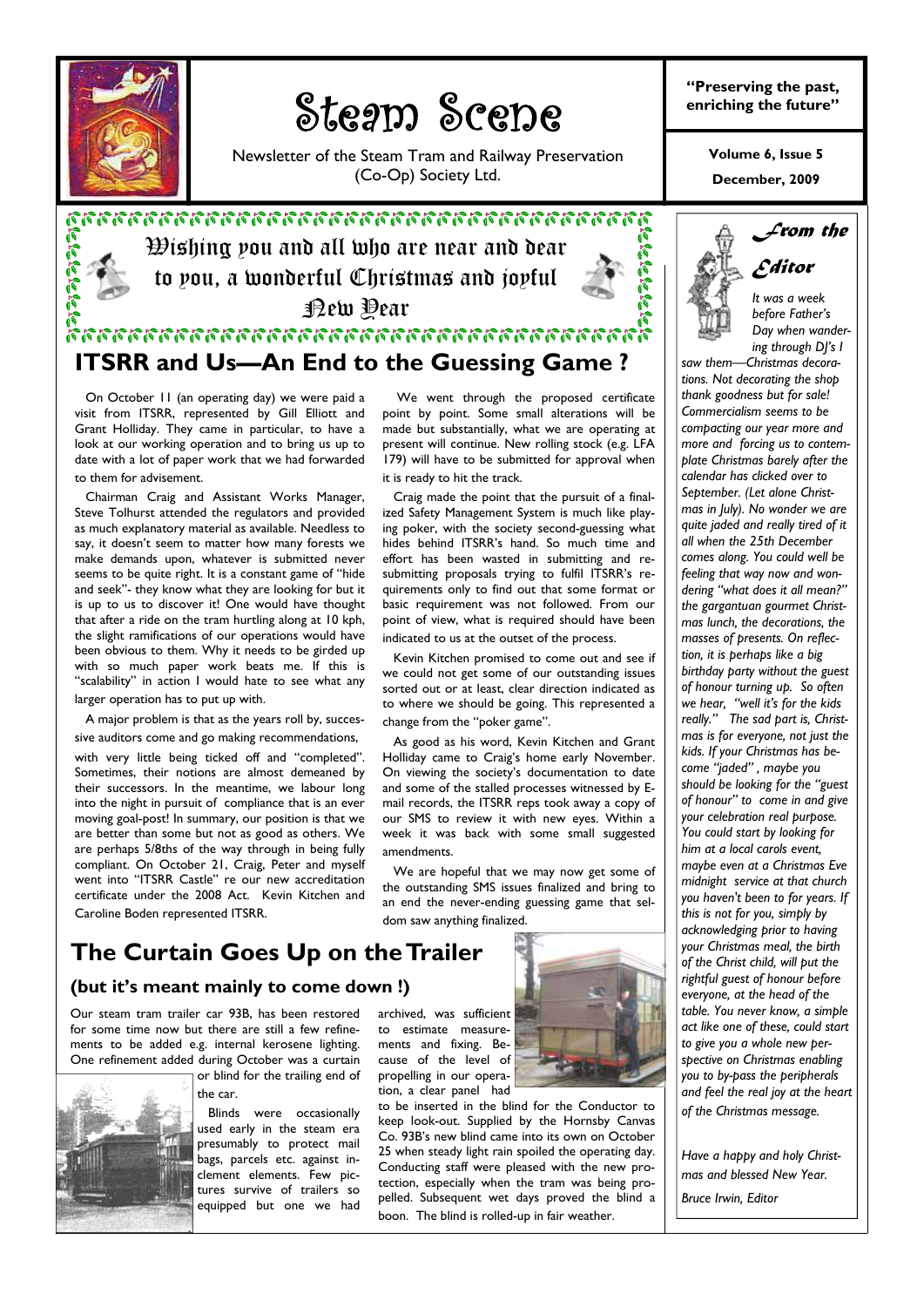## Page 2 **Page 2 2 Steam Scene**

## **Remininiscences, Illawarra Line 1896-1903.**

#### *(Article by Peter Stock)*

*Recently a copy of an undated manuscript came into my possession. Hand written in pen and ink, the manuscript, entitled "Reminiscence, Illawarra Line 1896-1903" unfortunately is not signed by the raconteur, nor does it have to*  whom his recounting was addressed. The notes are written in the third person but for better readability they have *been changed to the "first person". It could be assumed that the manuscript was part of the papers from an old time steam tram historian and sentimentalist's collection. Thus because of the steam tram story, the late Gifford Eardley who lived in nearby Arncliffe, springs to mind in this instance. I will quote verbatim the prose from the notes referring to Mr. Thomas Saywell's privately owned and operated Rockdale to Lady Robinson's Beach steam tramway. Saywell built this tramway to service an entrepreneurial development at what is now Brighton-le-Sands. This quaint tramway comprised of small locomotives hauling tramcars built to Mr. Saywell's specifications. Though not strictly resembling the government tramway rolling stock in size and dimensions, they were in fact still "steam tram" in the true sense.* 

 "I lived in Rockdale, largely bush in those days and, from 1901 to 1905 journeyed to school at Kogarah by train, travelling home for midday lunch returning for the afternoon lessons. This made four journeys by train each day



and the observations then made, though not perhaps understood at the time, are very interesting to look back upon.

 Probably the first interest, at that time dating back before school days started, were the trips to Lady Robin-

**(Above) Saywell's "Pigmy" and trailer at Rockdale station c. 1890. "Pigmy" served on the Lady Robinson's Beach line between 1885 and 1900 when the line was electrified.**  son's Beach (now Brighton-le-Sands) in the steam tram. This was then private and worked by either "Pigmy" or "Saywell" 0-6-0 side tank engines with large highly polished domes and copper capped funnels. They always ran bunker first to the beach, and pushing the cars before them on their return. Though there were loops I don't remember seeing them used except at the beach end when a coal truck with coal for the tram depot (railway wagon) had been attached in front of the engine and pushed to the beach, the car being drawn at the same time.

 The engines frequently had 2 cars attached (they were somewhat similar to the city tram cars) and on race days and holidays three and possibly 4 cars were run. On race days I believe both engines were in steam at the same time but am not sure.

 The spare engine and repair shed was at the beach end but the engine working was stabled at Rockdale sharing the shed at night with the cars. The car shed and platform were all covered in, in those days right from the railway station to half way to Rocky Pt. Road.

 About 1900 the tramway was electrified on the two wire overhead system each car having twin poles. The equipment was secondhand from the English Midlands. The powerhouse broke down in late 1903, and was out of commission for some months. During that time a steam tram motor and cars were hired from the Govt. and ran as the original steam service the motor pulling to the beach and pushing on the return. Wooden blocks were jammed into the coupling pin opening preventing the coupling moving sideways when pushing.

 Though the original engines were small they always seemed well able to handle the loads though and I can still hear their sharp exhausts echoing from the houses and rocks as they climbed the Bay St. hill. One of the original cars and possibly two were fitted with electric motors if memory is correct, but I lost interest with the change.

 Returning to the railway history period 1896-8 trips to the city and to friends at Petersham were events not to be forgotten. There were diamond stacked American engines with cowcatchers, just like one in a treasured picture book, to be seen at Eveleigh. Numbers of withdrawn engines with tall domes and Salter safety valves lying in the yard (from knowledge since gained probably the old singles were in that row, but the wheels were hidden by the brick wall) and at Petersham there was one of the N class 0-6-0 tanks usually shunting. The brass numbers on the funnel and rounded tank sides fixed her in his memory distinctly. These engines carried their brass numbers on the funnel long after they had been taken off all other engine No. ??? having hers as late as 1913.

 In those days there was a racecourse at the beach and the special race trains after unloading at Rockdale lay in the goods siding. These trains were always hauled by the R class with domeless boilers and G.N.R. type funnel. They were all marked with a large X under the number which they carried until they were rebuilt. There were also tender engines seen at times with the same large cross on them. These "R's" when hauling the race train always ran bunker first out of Sydney.

 During the day, engines out on trial runs from Eveleigh were frequently seen and "J's" and "O's", with their stove pipe funnels can be distinctly remembered. They were painted a green colour and had polished brass boiler and dome bands. The "J's" also frequently worked the pickup goods seen shunting in the yard about 9.0 o'clock a.m. The coal traffic which was then beginning to be borne by rail was mostly worked by "J", "I" and "T".

 Cannot remember either B or A class engines at that period on this line though can remember A's working regularly through Hornsby about 1900 and one was always in steam at Hornsby as late as 1910. Passenger trains were worked by F class, some with plain domes and funnels others with polished domes and copper capped funnels. To just mention a few trains about 1899 the one leaving Rockdale at about 8.10 am all stations came from Hurstville and was hauled by a F or Q class engine, while the 8.20 coming from Sutherland was hauled by an M with copper capped funnel and ran through from Arncliffe arriving less than 2 minutes after the former train.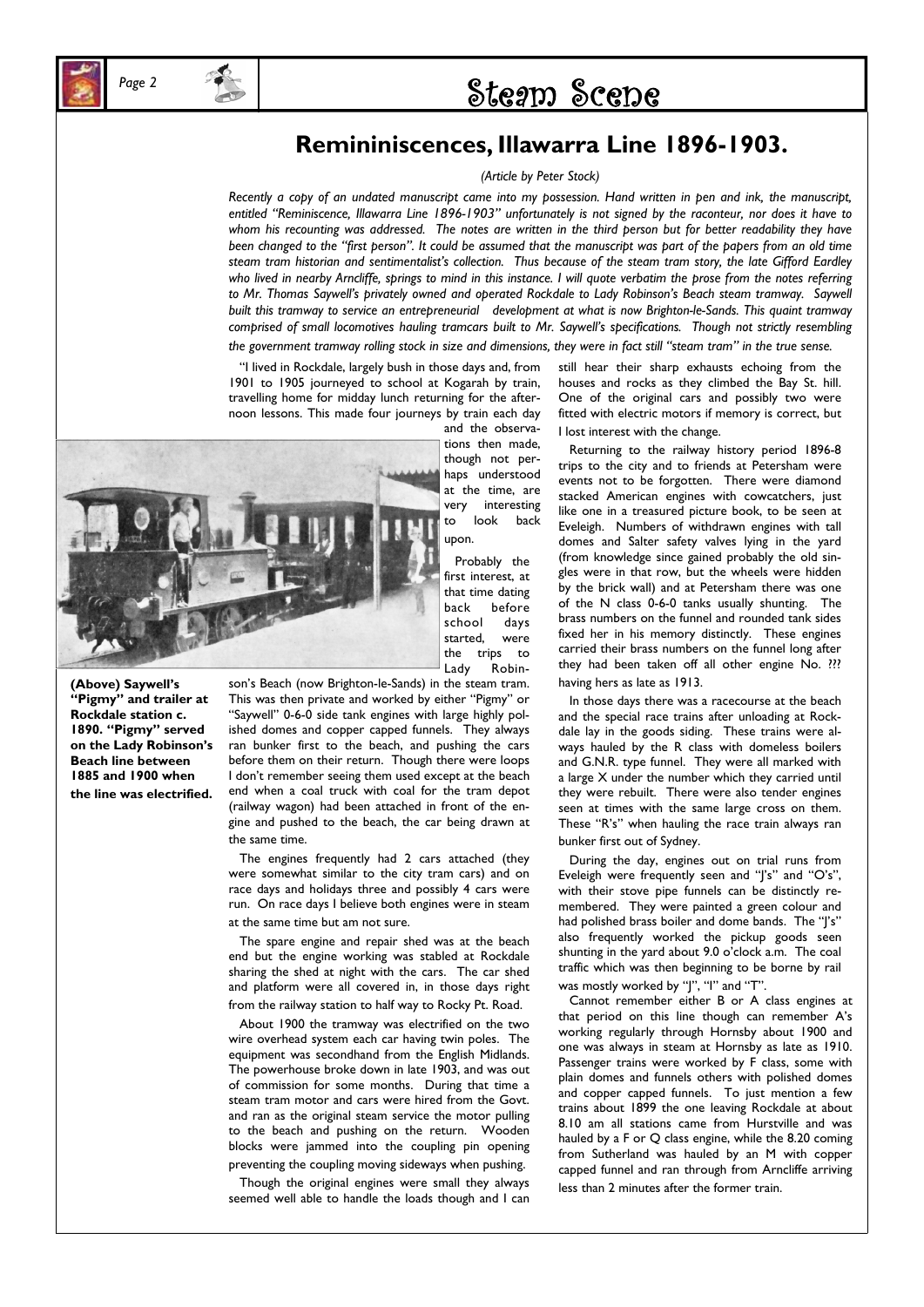



 One of these trains ran into the usual Illawarra platform (old Redfern) and the other crossed the yard and ran into a platform west side. The stopping train about this period had a remarkable experience through coming into collision with a light engine? One carriage lifted high in the air then fell over on its side but not a person was injured and not much damage done. The return evening traffic was worked by F & Q trains terminating at Hurstville or Como with M class for Sutherland. The evening South Coast business train was hauled by a D class except at holiday seasons when a P class was attached. The midday milk train from Wollongong with several cars at the end was always hauled by an H class engine.

 After 1900 a change was noticeable. A CC class tank engine was hauling the train terminating at Rockdale at about 5.45 pm. It was No. 87 and had a brass dome and cast iron funnel. It was shortly afterwards followed by others some having painted domes others bright. Then after the withdrawal of the F class engines the L class worked many of the trains. They were all of the Scotch built L class and for months in 1903 the engine that hauled the train the writer returning to school in the afternoon was usually No. 444 (sic). The same engine hauled the homebound train after school.

The L class appeared to keep on the service until

the arrival of the S class engines, though in business hours a T class was not unknown and on holidays. The National Park traffic was then regularly hauled by them.

 Our family removed to a Harbour suburb in 1903 so I did not have the opportunity to follow the Illawarra line working in detail since then. During the period under review, E class engines frequently worked passenger trains, their exhausts making them sound very fussy. These E class engines also worked the goods trains on the North Shore Line until about 1922, one being stationed at the Point for this purpose. "

*When reading through the verbiage, the story is disjointed, but does lend itself to someone sitting down and recounting their life experiences. For ease of reading I have made alterations by paragraphing the text and changing it from 'third' to 'first' person.* 

*How the Lady Robinson's Beach steam tramway operation is described, with a coal wagon in front of the engine, then the engine followed by a car or two behind, trundling down the steep grade of Bay Street is mindboggling. One can only imagine how our regulators of today would react! With a penalty notice perhaps or an improvement notice?* 

*Make what you will from this story.* 

## **The Changing Face of the Visitor**

#### **The long and the short of it is, they are getting older...**

 It has become more obvious, the last couple of years. The little tackers, firm devotees of "Thomas the Tank" whom parents assure us, spend all their waking hours watching Thomas (with all the collisions and derailments that would make a regulator go into apoplexy) Yes, they are sitting up taking it all in. Sometimes, they are not too sure about 103A (Rickety Dick) he makes so much more noise than Toby the Tram Engine, so much so, some littlies wont go anywhere near him. Once we get past the five and six year olds, the numbers of children begin to thin out. Where are the ten, eleven and twelve year olds that we used to have on board?

 Intrigued with the disappearance of this customer segment, I went searching for statistics from some of our old records, including those from our Parramatta Park days. What I found confirmed my suspicions—the post "Thomas" child segment have largely dropped off our radar.

 When we first commenced operations in Parramatta Park in 1964, children accounted for 69% of our customers. This percentage gradually declined over the years with child passengers amounting to the mid to high forty percentile range when we ceased operations in Parramatta Park in 1993.

 Conducting from about 1968, I remember well, that parents were inclined to put their kids on the tram, then stand back and wait for them to return, pick them up and head off. I think perhaps, the tram was seen as an amusement ride, not much better than a fairground event. Here, the kids would be put on the merry-go-round or the ghost train with the adults too "grown-up" to partake in such nonsense. Gradually, more adults began to ride our tram. Was this commensurate with a slow community awakening to our heritage? I would like to think so.

 This trend has continued with our transfer to Valley Heights, despite overall numbers not being anything like the Parramatta Park days. The last couple of years has seen the percentage of<br>child visitors visitors hovering around the 22% mark. The difference

has been taken up by adult and senior fares. The reason for the decline in children can only be guessed at but I strongly suspect that it relates to the explosion of electronic and interactive computerized games that are now available to kids. Add to this a greater participation in organized sporting and other activities than was the case years ago and I think a fairly reasonable assumption can be made to account for the decline in child fares. The future ramifications of this are quite serious.

 I have mentioned at length in previous issues, the subject of youth v. rail heritage survival. Basically, I don't think much has changed. Older folk can remember steam trains and electric trams and are nostalgic about them. They are quite chuffed when handed a facsimile flimsy ticket for instance and memories come flooding back. "I remember when…" they will say to the Conductor. For children with no such memories, steam is a novelty for say, the "Thomasphile" but too old fashioned and slow for the older ones. *(Continued on page 6)* 

**A school excursion receive their ticket from the conductor. Will their ride be just a short lived novelty or can we hope for an indelible memory that will spur them to participation in later years?** *(Photo courtesy,*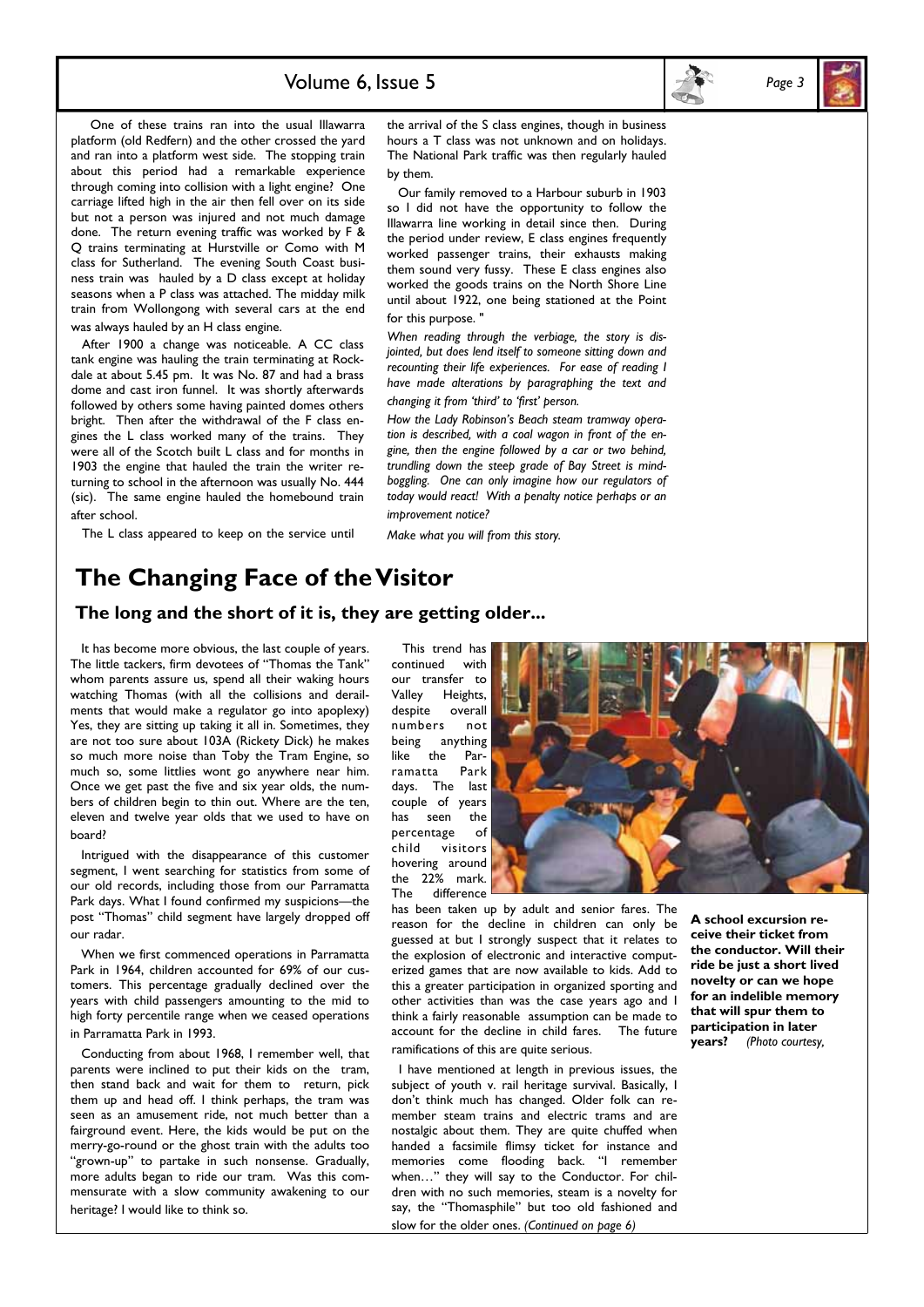

## Page 4 **1988** Steam Scene

## **It Could Only Happen on the Railways ! (Part 2)**

*Last issue saw the first installment of this series, featuring curious railway happenings from the very early railway days. This issue we continue with a fascinating true tale from the past.* 

#### **Murder on the Orient Express—1880 Love**

 He might have been Turkish or Greek or from North Africa. Certainly he had at least three, possibly four places of birth according to his own account, which varied according to time and circumstance. No one quite knew when he was born but Zacharie Zacharoff (who



One of the elegant coaches of the Orient Express.

also went under a number of pseudonyms) was certainly born in poverty, probably in Constantinople during the 1840's or 1850's. He was by all accounts, born of doubtful parent-

age and raised in great poverty in the dusty streets of that crumbling city. Yet, half a century later he had been awarded one of France's greatest honours, the *Legion d'honneur*—after a life of extraordinary intrigue. The pivotal point of his life was, without question, an extraordinary journey on the *Orient Express,* that symbol of pre-Great War luxury that died slowly only with the coming of luxury passenger flying.

 Zacharie spent his life living off his wits; that much is known for sure. After his earliest days in Constantinople where he may have worked as a waiter, he vanished until the 1860's when he emerged suddenly with a wife and another name– Manel Sohar. In the 1870's he began working for an uncle's general merchant business. He then vanished again before reappearing in England where he somehow developed a connection with an arms firm and began selling their weapons to various governments in Central and Eastern Europe.



**A dining car on the Orient Express c. 1880** 

 When he travelled across Europe, he took the *Orient Express* and each time he did so, he contacted an Albanian pimp who supplied him with a red-head (it had to be a red-head) for the duration of the journey. He became very rich and spent more and more time on the *Orient Express*, travelling ever more widely and selling increasing number of weapons. Soon the railway staff

 $\overline{a}$ 

grew so used to him that they bowed when he arrived at the platform and no official at any border crossing would dare ask to see his passport. He was treated as only the members of European royal families were treated.

 Only once was he kept waiting and that was at the beginning of what was to prove a most extraordinary journey. He was held for a few moments while waiting to board the *Orient Express* while a young Spanish couple were allowed through. They were Don Francisco y Bourbon, a cousin of the Spanish king, Alphonso XII and his young bride, who were setting off for their honeymoon. Zacharie was astonished at how unhappy they looked but soon they had vanished into the luxurious

carriage that had been reserved for them and he thought no more about it.

 Late that night as the train hurtled across the dark landscape, Zacharoff heard loud and terrifying screaming. A few moments later, he opened the door of his compartment and discovered a torn, bleeding , halfdressed young and very beautiful woman. He instantly recognized her as the young Spanish bride he'd earlier seen boarding the train. She looked straight into his eyes and said in a desperate whisper "Save me! He will kill me!" Then Zacharoff noticed that a short way along the corridor, one of his servants wrestling a fearsome-looking dagger from the hand of a young man who lunged and kicked like someone out of his mind. Zacharoff invited the girl into his compartment, shut the door and made her comfortable. *(Was the de rigueur red-head still ensconced or was she jettisoned out elsewhere? Ed.)* It is said that by the time the train reached Vienna, some three hours later, Zacharoff was in love. It was a love that was to supersede all previous loves– including red-heads– and it lasted till the end of Zacharofff's life.

 At Vienna, the young bridegroom was bundled away by a group of officials and taken ti an asylum. The young woman went with them and Zacharoff may have thought that was the last he would see of her. Somehow, after the extraordinary events on the train, Zacharoff and the young woman (whom he knew as Dona Maria) managed to correspond with each other. Zacharoff soon discovered that the young woman's mad husband had been escorted back to Spain.

 Soon Maria became and outcaste—nothing could be the fault of the Spanish royal family, so the young man's madness was blamed on the cruelty of the woman who had abandoned him. She was sent into exile and joined Zacharoff permanently on his long journeys across Europe, always on the train on which they'd first met.

 As the years past, they had three children—all daughters. Zacharoff grew ever richer. Eventually he was employed as the arms manufacturer Vickers' top man in Europe. By 1922, Don Francisco, the mad bridegroom, was still in an asylum but he was 62 and in ill health. Zacharoff was in his seventies and his name was a legend.

 Zacharoff astonished the world in 1923, by buying the Monte Carlo casino for the then unheard of sum of One Million Pounds. At last in 1924, Don Francisco died after a lifetime's confinement in an asylum. Then, after almost forty years to the day after they had met on the train, Zacharoff and Dona Maria were married. Two years later, she was dead. After her death, Zacharoff never again travelled on the *Orient Express.*  He was fabulously wealthy but gradually became a recluse before dying in 1936. The evening following his death, in accordance with the strict instructions left in his will, two of Zacharoff's servants took the *Orient Express* from Paris towards Salzburg. At 2.30 am. Precisely—the exact time Zacharoff first met Dona Maria—one of the two took a photograph of Dona Maria and her three daughters from his pocket, tore them in pieces and scattered them out through the window of the speeding train into the cold night air.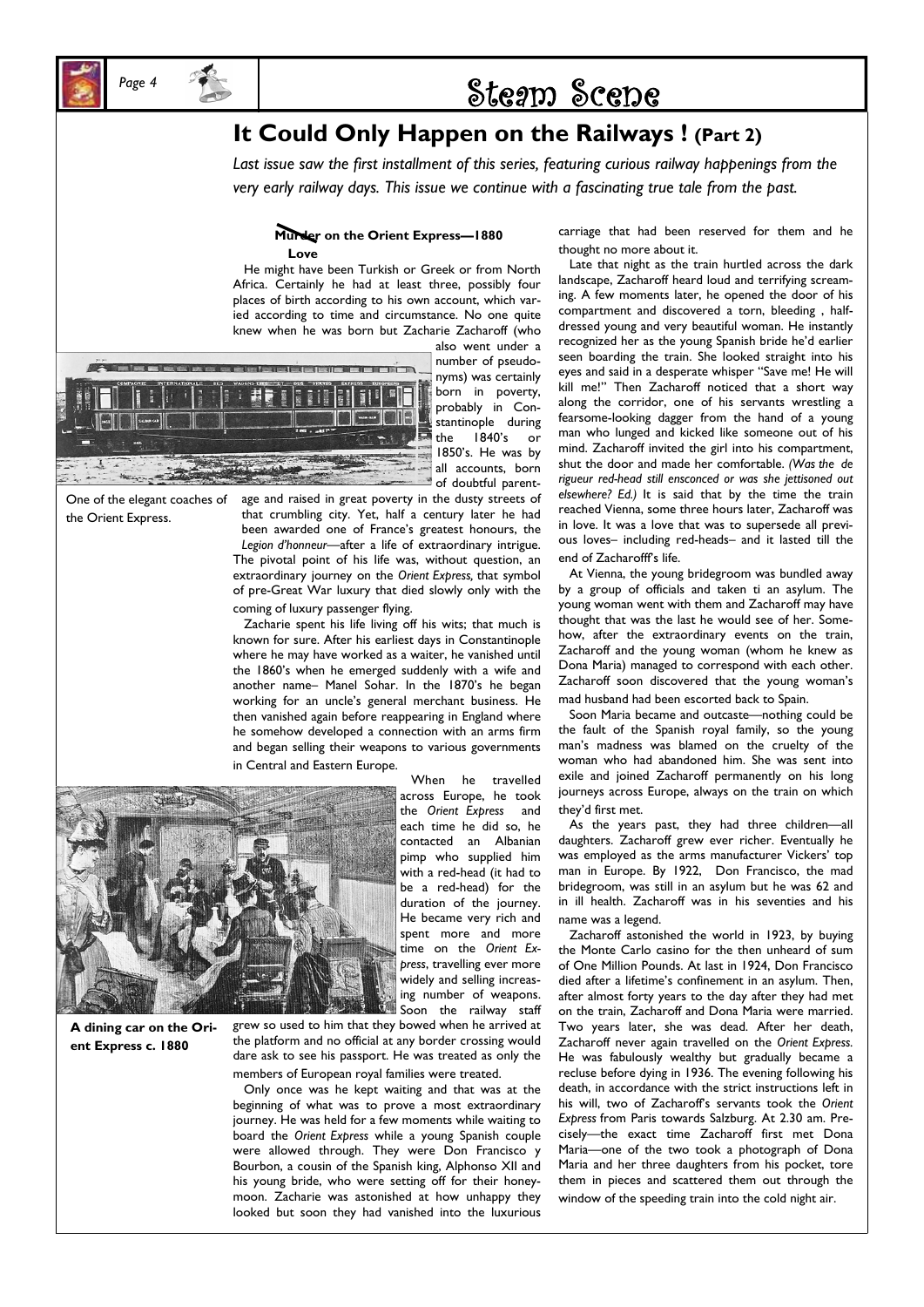



## **News From Our Friends in New Zealand**

• **No.100 for a Big Overhaul** 

#### • **New drivers for 100**

Over the Labour week-end, steam tram motor 100, blew its whistle for the last time for immediate future at least. 100 is need of a substantial overhaul including, cylinder re-bore, replacement of safety valve springs and a host of other jobs commensurate with an "A" class overhaul. Not least of 100's problems is the fact that she is 12mm wide-of-gauge between the wheels. An engineering firm has been located who can press the wheels further onto the axles. Concomitant with this process will be to check how much adjustment has to be carried out on the linkages, crank pins etc. Slack that has developed in the eccentrics department will also have to be taken up. A decision to be made is whether to fit the motor with continuous air or vacuum brakes to accommodate a trailer car.

 A huge amount of work is in front of the team who look after 100 but no doubt it will return service as

## **Rail Heritage Industry Forum**

 On November 19, Peter Stock and your Editor attended a Rail Heritage Industry Forum at the Powerhouse Museum, Sydney. An interesting array of topics was on the agenda including an update of Office of Rail Heritage developments, 'Asbestos Awareness', 'Cataloguing the Collection' etc. An item of particular interest was 'Perspectives on attracting and keeping younger volunteers' The relative experiences of various organizations was given including a lively account from Michael Forbes of Zig-Zag. An in-depth account was given by Eamonn Seddon, CEO of Puffing Billy and formerly of Ffestiniog Railway in Wales. Once again, Peter and I were left wondering just how successful is it, trying to transplant overseas models of participation to Australian conditions and culture.

 Conservation Volunteers Australia currently have projects underway or "completed" at various NSW's railway heritage precincts, including Valley Heights. At the museum they have painted one side of the turn-table. Library cataloguing by reps of this group is ongoing. What ever the project, it requires a lot of input by existing managers to set a job up and supervise it.

 Much was made by the various speakers on the introduction of volunteers into the rail heritage arena, pointing out just how different 'generations X and Y are from ourselves' e.g. they have short attention span, easily become bored, know everything and are generally bulletproof. Never-the-less, on the up-side, they can see outside the square occasionally. FUN is a big factor in their volunteering so is getting liberal pats-on-the-back.

## **Santa Visits the Valley Again**

 Everything was planned for the Santa event; new banner purchased by the museum, extensive media publicity, lolly-packs for the kids, Santa's beard freshly groomed. Unfortunately, the weather was against us. A 'total fire ban' was declared and thus the tram didn't run. Extreme heat kept people away and Santa lost a few kilos. Thus the first Santa event on November was a flop. The second Santa event on December 13 was decidedly better, although the weather bordered on being hot.

good as new. Our very best wishes to all concerned in the overhaul and don't forget Kiwis, sing out if we can help.

#### **New Drivers for 100**

We note that two new steam tram drivers have been commissioned at Ferrymead, Christchurch

NZ. We have been trying for ages to get more drivers commissioned. Unfortunately, in NSW we are saddled with a dog of a system making trainers and examiners to be in short supply. The situation is not likely to become any better with proposals for Registered Training Organizations just around the corner.

**A photo of 100 taken some years ago at MO-TAT. It could be next out-shopped in original Wanganui maroon with gold lining.** 

 CVA Involvement at various sites bore some reflecting upon. One site was obviously unprepared for the two that turned-up. Others sites had some progress made on an outstanding project. Whilst one or two projects were declared "complete", the finished product looked far from.

 It appears that if we are to attract volunteers, we all have to amend our thinking as to how we treat, work and cosset them. Whether we are likely to gain any medium to long-term volunteers rather than 'spot-fire shooters' from the present programme or indeed from any other medium is a moot point.

 'Succession planning' is and should be, high on the 'to-do' list of rail heritage management but what happens when there is no one prepared to take on the responsibility and commitment? If generation X and Y aren't particularly interested in long-term commitment who will pick-up the continuity?

 SS has explored previously the problem of attracting volunteer members into an industry heavily into "the past". The present CVA programme is still being worked out and shouldn't be prematurely judged.

 For our part, it is essential that we occasionally get the odd person ready to commit to the long-haul. But then again, are we seeing the advent of change that sees management increasingly overseeing an everchanging crew of short-term volunteers without commitment, who quickly tire of what they are doing and move on ?

 The Penrith press the previous week, treated us to an illustrated half-page spread covering the previous disappointing Santa Day. We were also mentioned in Saturday's Daily Telegraph. About 70 visitors came through the gate together with 50-60 ARHS members for their annual Christmas get-together.

 It was great to see so many visitors and the excited looks on the kid's faces as they lined up to place their requests to Santa. Santa did a great job "working" the *(To page 6)*